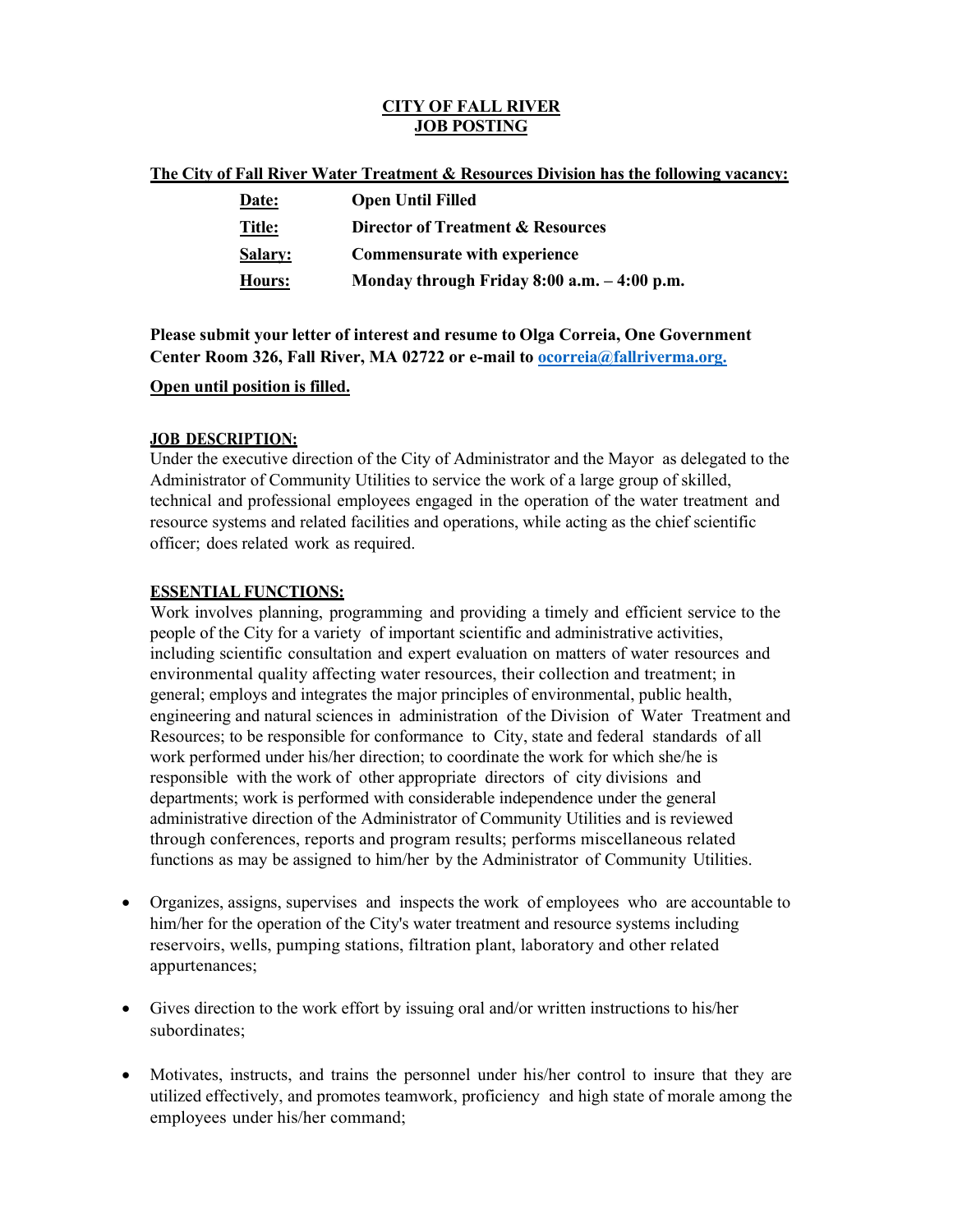- Prepares budget estimate of annual operating needs, and provides the Administrator with supporting data at budget hearings;
- Prepares specifications for new equipment; exercises fiscal authority in approval of purchases; makes recommendations concerning the purchase of new equipment and abandonment of obsolete equipment, and participation in decisions concerning the purchase of new equipment;
- Aids and assists the department in obtaining grants and/or reimbursement monies;
- Conducts research development on department problems as appropriate;
- Receives, investigates and takes follow-through action on complaints from the general public; designs complaint investigation mechanisms;
- Continually reviews and evaluates the pe1formance of subordinates in order to obtain maximum productivity and assure that the public is receiving optimum service; in particular, closely reviews the work of the Lab assigned Float Operator for precision, accuracy, and quality control as well as applicability of established protocols; provides general personnel services within the division in evaluating performance and compliance·with state, city, department and division practices;
- Presents verbal and written reports to his/her superiors as required and maintains administrative and operating records as required by the Administrator of Community. Utilities including calculations, determinations, and checks to insure that the work under
- his/her command is accomplished with proper size equipment, adequate sources of water supply, proper type and use of materials for water treatment and distribution systems, and that the public health requirements of the water system are met, all in accordance with modem methods and practices of sanitary science; evaluates products and materials as may be employed in the water treatment facility and holdings of the division;
- Acts as liaison with regulatory agencies and other jurisdictions on matters of water resources and environmental quality affecting water resources, their treatment and collection;
- Stresses safety, observes personnel at work to insure safe working conditions, and takes action to correct unsafe work procedures;
- Checks time, payrolls, and cost records for the operations under his command; develops programs and policies and conducts research for the scientific and technical problems, policies and mechanisms regulated with the department;
- Serves as the in-service education officer for the division;
- Performs other related duties as required.

# **MINIMUM QUALIFICATION:**

A thorough knowledge of the principles of natural, physical, engineering, environmental, and health sciences as applied to the collection and treatment of raw, potable and waste waters; a need for a working knowledge and clear understanding of public health and environmental laws as applicable to the operations; must have a knowledge of conservation and forestry in order to properly design and manage pollution abatement